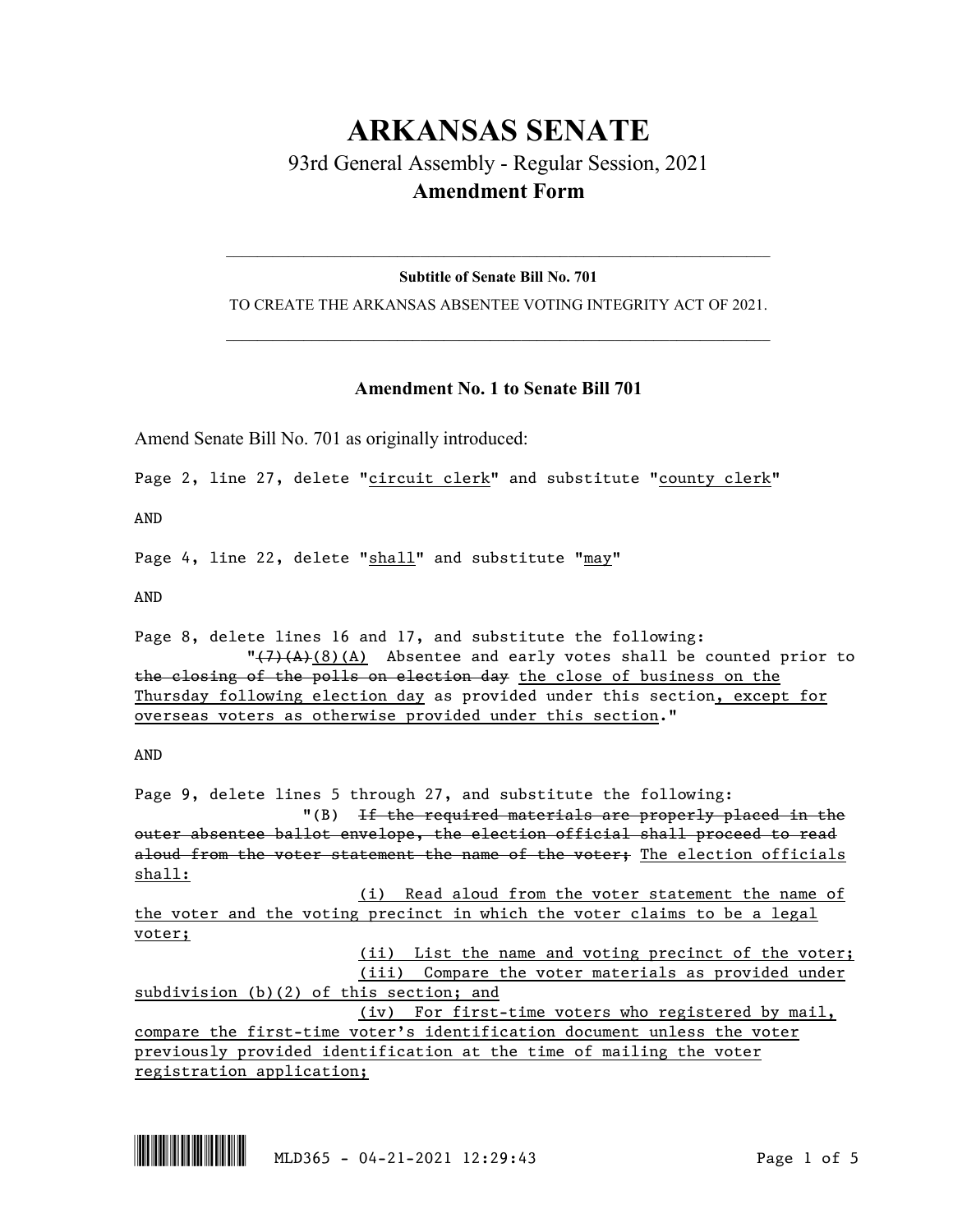(C) If the required materials are not properly placed in the outer absentee  $b$ allot envelope,:

(i) a A second election official shall open the inner absentee ballot envelope to verify the contents locate the required voter materials no earlier than 8:30 a.m. on election day; and

(D)(ii) If all required materials are present within one (1) or the other envelope, the The election officials shall put place the absentee ballot materials, while preserving the secrecy of the voter's ballot within the inner absentee envelope, in  $t$ he proper an envelope while preserving the secrecy of the voter's ballot and marked "provisional", and the absentee ballot shall be considered a provisional ballot; and shall proceed to read aloud from the voter statement the name of the voter and the voting precinct in which the voter claims to be a legal voter;

(E) As each outer envelope is opened and the name of the voter is read, the election officials for the absentee box shall list the name and voting precinct of the voter;

(D) If the required materials are properly placed in the outer absentee envelope, then the election officials shall compare the voter materials as provided under subdivision (b)(2) of this section."

AND

Page 10, line 4, delete "county clerk" and substitute "voter in the absentee ballot envelope"

AND

Page 10, delete lines 5 through 8, and substitute the following: "(ii) The election officials shall review the absentee ballot materials to determine whether: (a) The voter's name, residential voting address, date of birth, and signature are comparable;"

AND

Page 10, delete lines 22 and 23, and substitute the following: "or administrator delivers the ballot, the name of the designated bearer, authorized agent, or administrator written on the absentee ballot application compares with the information on the voter statement;"

#### AND

Page 10, delete lines 32 through 36, and substitute the following: "administrator delivers the ballot, and the name of the designated bearer, authorized agent, or administrator does not compare with the information on the voter statement;"

AND

Page 11, delete line 1 through 10, and substitute the following: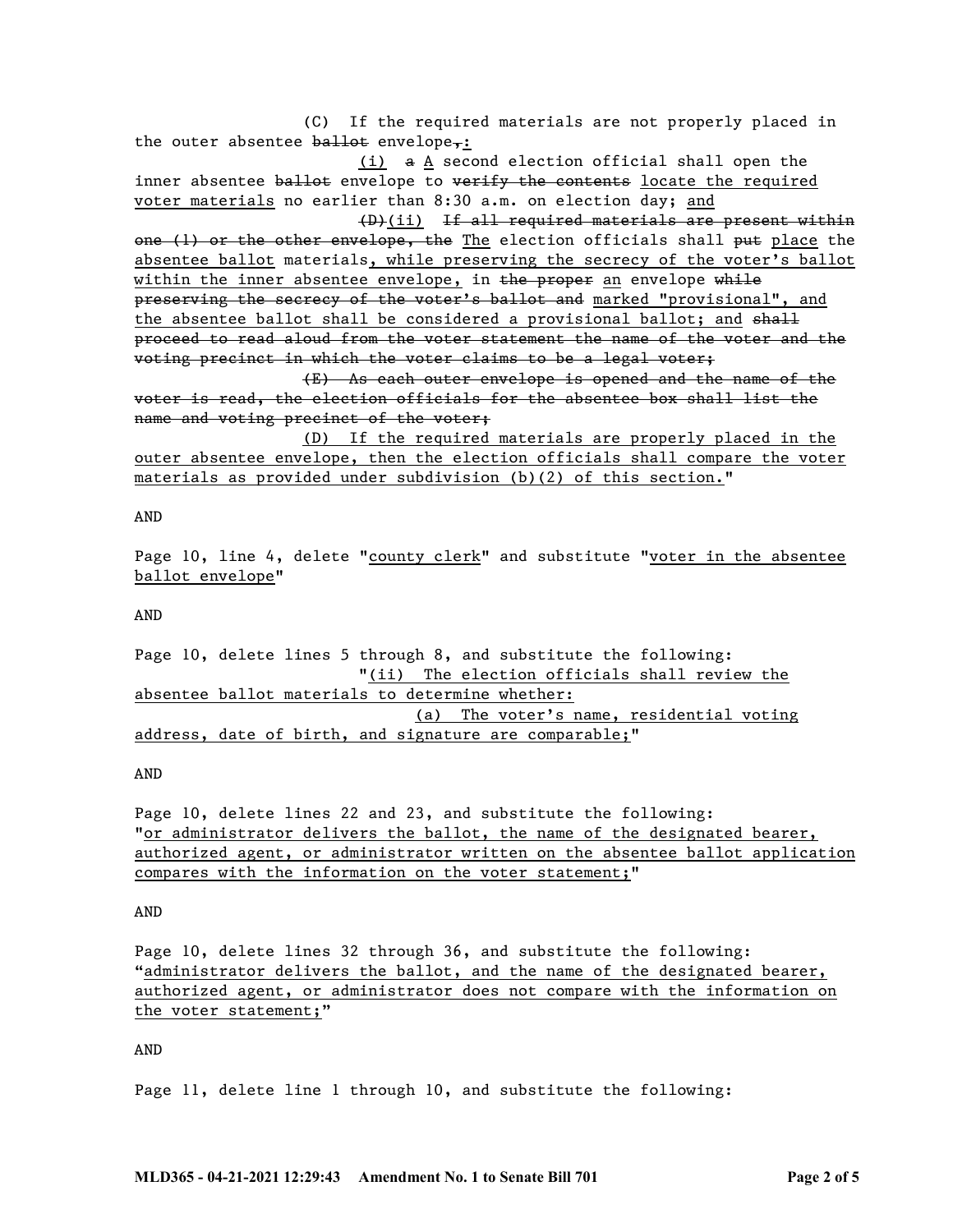"(iv) If a first-time voter fails to provide the required voter identification with the absentee ballot or at the time of mailing the voter registration application, then the absentee application, absentee ballot envelope, and voter's statement shall be placed in an envelope marked "provisional" and the absentee ballot shall be considered a provisional ballot; or if any other voter fails to provide the required voter identification with the absentee ballot, the election officials shall place the absentee ballot materials including the inner envelope containing the ballot in an envelope marked "provisional", and the absentee ballot shall be considered a provisional ballot;"

AND

Page 11, line 29, delete " $(iv)$ " and substitute " $(v)$ "

AND

Page 11, delete lines 33 through 36, and substitute the following: "(b) The voter's name, residential voting address, date of birth, and signature compare; and (c) If a designated bearer, authorized agent, or administrator delivered the ballot, the name of the designated bearer, authorized agent, or administrator written on the absentee ballot application compares with the information on the voter statement;"

AND

Page 12, delete line 1

AND

Page 12, line 2, delete " $(v)$ " and substitute " $(vi)$ "

AND

Page 12, delete lines 9 through 11, and substitute the following: "(c) If a designated bearer, authorized agent, or administrator delivers the ballot, the name of the designated bearer, authorized agent, or administrator does not compare with the information on the voter statement."

AND

Page 13, delete lines 1 through 13, and substitute the following: "(c) If a designated bearer, authorized agent, or administrator delivered the ballot, the name of the designated bearer, authorized agent, or administrator written on the absentee ballot application compares with the information on the voter statement. (ii) The absentee ballot materials and the absentee ballot shall be placed in an envelope marked "provisional" and the absentee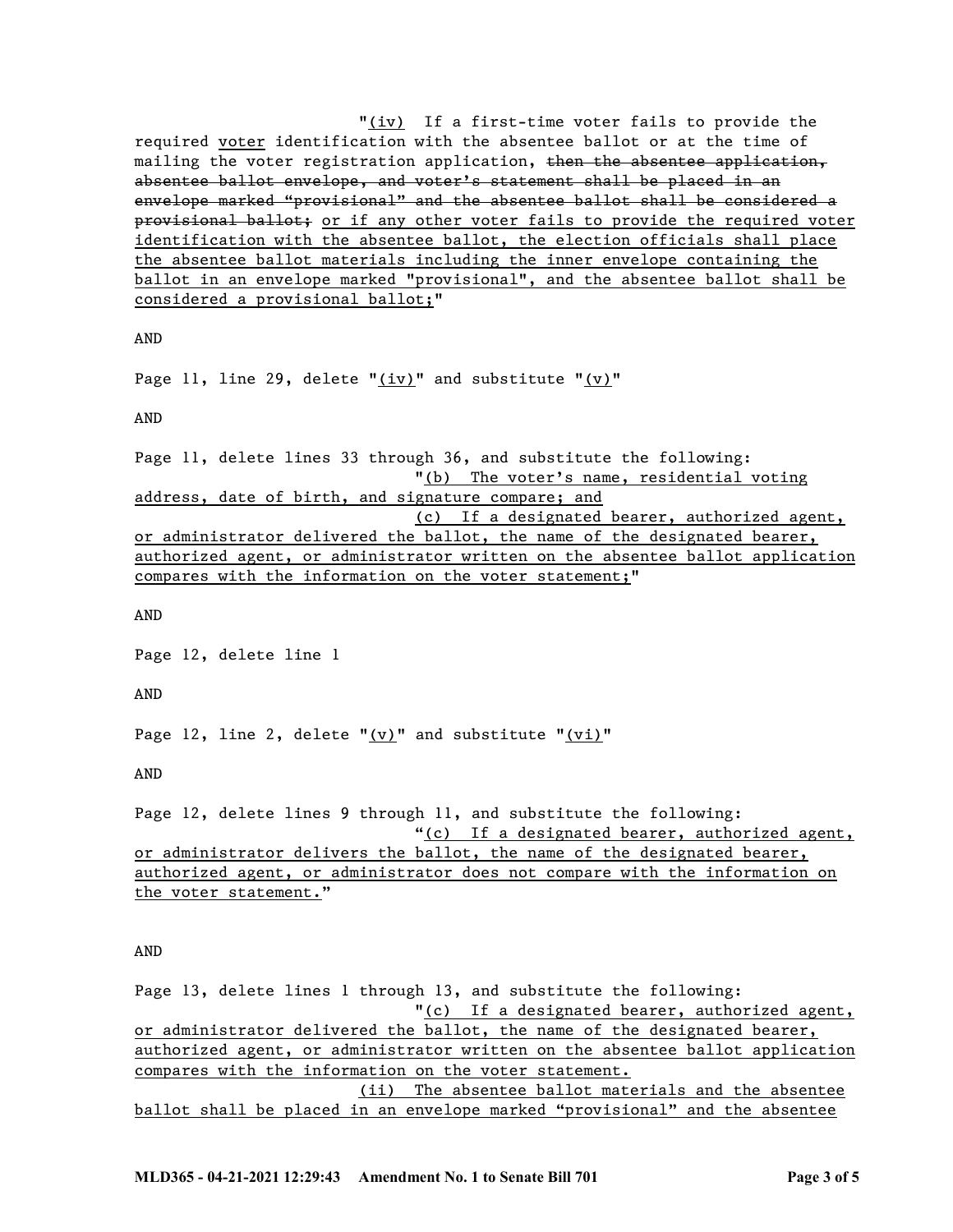ballot shall be considered a provisional ballot if: (a) The required absentee ballot materials are incomplete or missing; (b) The voter's name, residential voting address, date of birth, and signature do not compare; or (c) If a designated bearer, authorized agent, or administrator delivers the ballot, the name of the designated bearer, authorized agent, or administrator does not compare with the information on the voter statement;"

#### AND

Page 13, delete lines 17 through 22, and substitute the following: "(D)(i) An absentee ballot that has been designated provisional for not including the required voter identification with the absentee ballot materials shall be cured according to the procedure set out in Arkansas Constitution Amendment 51, § 13."

#### AND

Page 13, line 25, delete "the close of business" and substitute "noon"

AND

Page 13, delete lines 27 and 28, and substitute the following: "(b) In person or in writing to the county clerk, county board of"

AND

Page 14, delete lines 3 through 9, and substitute the following: "(B) If a designated bearer, authorized agent, or administrator delivered the ballot, and the name of the designated bearer, authorized agent, or administrator did not compare with the information on the voter statement."

#### AND

Page 14, delete lines 10 through 12, substitute the following: "(iii) An absentee ballot shall not be counted if: (a) It has been marked provisional and is not cured under either subdivision (b)(3)(D)(i) or subdivision (b)(3)(D)(ii) of this section; or"

(b) It did not include a voter statement.

### AND

Page 14, line 14, delete "bearer" and substitute "bearer, authorized agent, or administrator"

AND